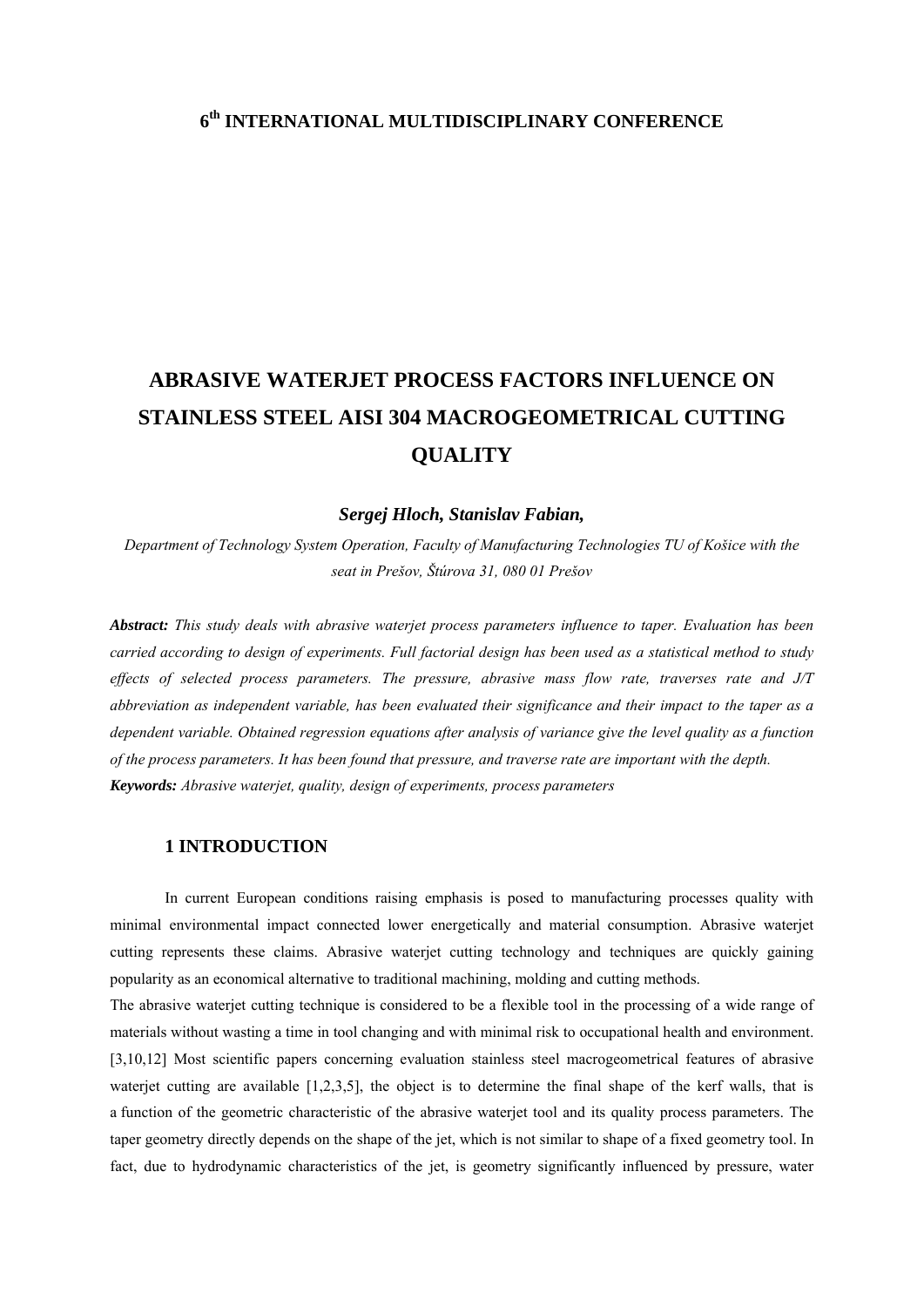orifice diameter, and abrasive parameter and mixing parameter. These factors influence the qualitative characteristics of the tool, the speed, diameter kinetic energy of the stream. Through cutting parameters, created tool hits the workpiece the at upper erosion base, where erosion process begins. These facts confirm that abrasive waterjet cutting is a difficult process for classic experimental schemes.

## **2 EXPERIMENTAL PROCEDURES**

To evaluate the cutting process of abrasive waterjet, the influence of selected process parameters (pressure, traverse speed, abrasive mass flow rate and J/T abbreviation) on the quality of abrasive waterjet cutting surfaces are analyzed by design of experiments application. The analysis of variance is performed in order to identify which selected process parameter and their interactions variables significantly influence the cutting quality of stainless steel that has been chosen as a target material because of its resistance to corrosion. [7,11]

In order to investigate the influence of abrasive waterjet process parameters on cutting quality, full factorial design for four independent variables has been designed. The variables are: pressure, J/T abbreviation, traverse speed, abrasive mass flow rate, which were submitted for the analysis in the design. The variable of each constituent at levels:  $-1$ , and  $+1$  is given in table 1. [4,6,11]

| N | <b>Factors</b> |                                        | <b>Factor level</b> |          |
|---|----------------|----------------------------------------|---------------------|----------|
|   | Var.           | <b>Terminology and dimension</b>       |                     |          |
|   | $X_1$          | J/T abbreviation [mm]                  | 0.1/1               | 0,14/1,2 |
|   | X <sub>2</sub> | Abrasive mass flow rate $[g,min^{-1}]$ | 300                 | 500      |
|   | $X_3$          | Pressure [MPa]                         | 200                 | 350      |
| 4 | $X_4$          | Traverse rate [mm.min <sup>-1</sup> ]  |                     | 120      |

*Table 1*. Coded factors at various levels

The experimental cuts have performed in a random sequence, in order to reduce the effect of any possible error. A  $2<sup>4</sup>$  full factorial analysis has been used with 2 replicates at the center point, leading the total number of 16 experiments. Considering that the four levels of the  $x_1$ ,  $x_2$ ,  $x_3$ ,  $x_4$  and variables are  $-1$  and  $1$ , the designed matrix is 16-obsevations for dependent variable  $y_{\lambda}$ . [7]

According to experimental methodology each cut has been replicated three times; yielding total of *48* cuts. Specimens series A has been made with process parameter J/T at high level 0,14/1,2 (+1) and specimens series B with lowest level of J/T abbreviation. The smaller diameters of diamond orifice and focus tube produce water with higher speed of abrasive water jet. [5] Observations have been realized in a random order.

## **2.1 Experimental set up and measurement procedure**

A two dimensional abrasive waterjet machine Wating, has been used in this work with following specification: work table x-axix 2000 mm, y-axix 3000 mm, z-axis discrete motion, with maximum traverse rate 250mm.s<sup>-1</sup>. The high-pressure intensifier pump was used the Ingersoll-Rand model with maximum pressure 380 MPa. As a cutting an Autoline cutting head from Ingersoll-Rand head has been used.

A digital offset centerline digimatic calipers Mitutoyo 573-102-10 has been used to calculate the taper with 0,01 mm precision of measurement.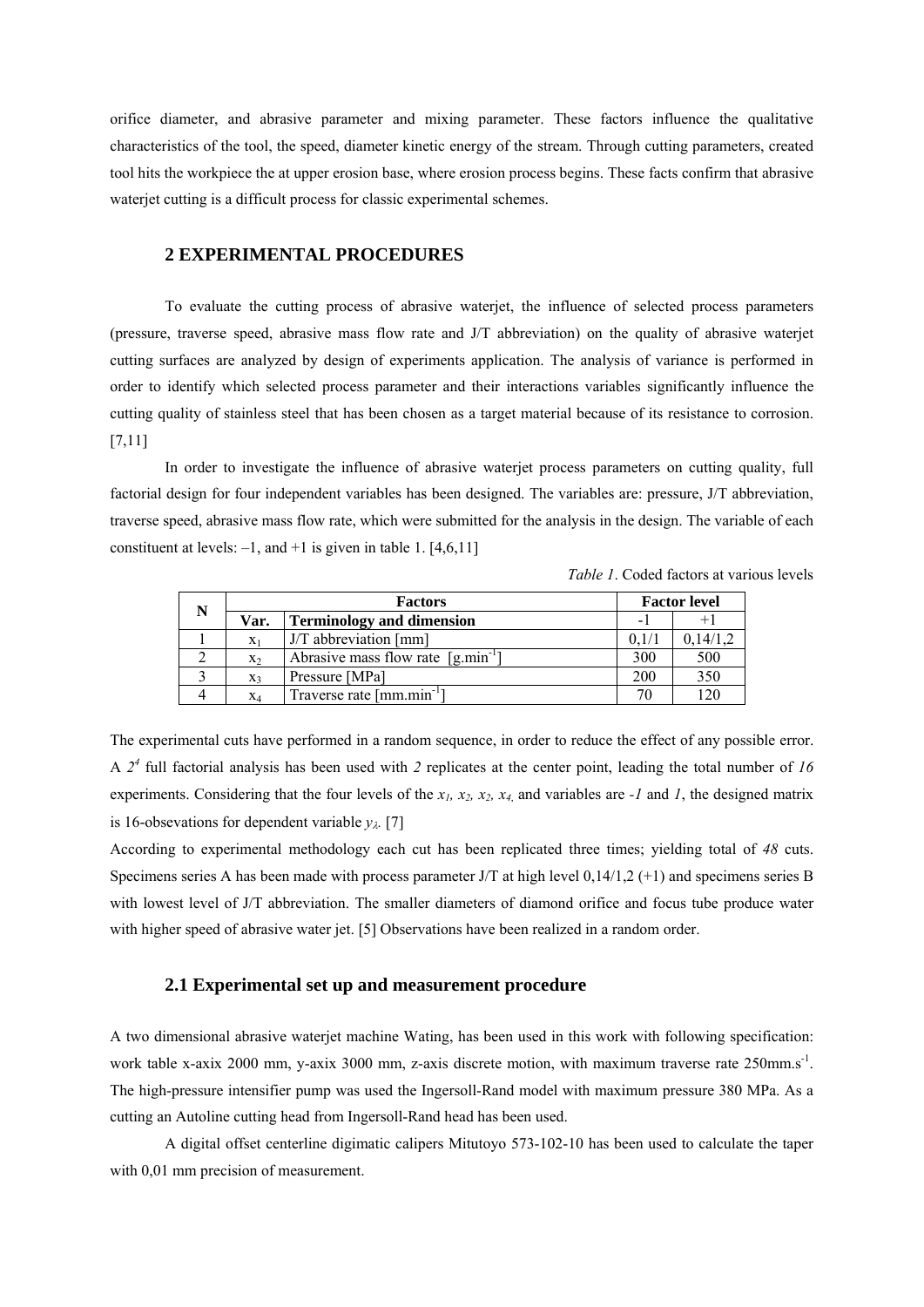*Table 2*. Set up of experiments

| Variable parameters                                           | <b>Values</b>     | <b>Constant parameters</b>              | <b>Values</b>          |  |  |  |  |
|---------------------------------------------------------------|-------------------|-----------------------------------------|------------------------|--|--|--|--|
| Pressure p [MPa]                                              | 200/350           | Standoff                                | $3 \text{ mm}$         |  |  |  |  |
| Traverse rate v $\lceil \text{mm} \cdot \text{s}^{-1} \rceil$ | 70/120            | Abrasive material Barton Garnet Mesh 80 |                        |  |  |  |  |
| J/T abbreviation                                              | 0,14/1,2<br>0,1/1 | Cutting head                            | Autoline <sup>TM</sup> |  |  |  |  |
| Abrasive mass flow rate $\left[\text{g,min}^{-1}\right]$      | 200/500           | Material thickness                      | $10 \text{ mm}$        |  |  |  |  |
| Target material: Stainless steel AISI 304                     |                   |                                         |                        |  |  |  |  |
| <b>System characteristics</b>                                 |                   |                                         |                        |  |  |  |  |
| Intensifier type                                              | Double effect     | Water pressure (max)                    | 380 MPa                |  |  |  |  |
| Intensifier power                                             | $50 \text{ kW}$   | Intensification ratio                   | 20:1                   |  |  |  |  |
| Oil pressure (max)                                            | 20 MPa            | Accumulator volume                      | 21                     |  |  |  |  |

The measurement procedure consisted of measure variable dependents: width of upper erosion base y<sub>ueb</sub> and width of lower erosion base  $y_{\text{leb}}$ . According to these measured data values the tapers  $y_{\lambda I}$  has been calculated, from equation (1) for each group of samples, that is main typical macro geometrical feature of abrasive waterjet cutting.

$$
\cot g\lambda = \frac{|y_{ui} - y_{li}|}{2.h} \quad (1)
$$

where:  $y_{ui}$  - width of sample upper erosion base of sample [mm],  $y_{li}$  - width of sample lower erosion base [mm], h - sample height [mm], λ - taper.

## **3 RESULTS AND DISCUSSION**

Experimental graphic dependence describes the taper characteristics of 10 mm thick stainless steel. From the factor analysis, it is evident the influence of J/T abbreviation process parameter. The smaller is the diameter of water orifice, the higher the speed of water. This improves the macro geometrical quality characteristics of cutting surface. The diameter of cutting tool is crucial. This phenomenon is connected with energetically potential of the stream. But these characteristics dramatically change depending on the depth consequently on kinetic energy absorption by workpiece due to hydrodynamic friction of abrasive waterjet. Figure 1 shows the percentual proportion that was derived from regression coefficient of examined process parameters influence in upper erosion base and lower erosion base by factorial analysis.



**Fig. 1** Process parameters percentual proportion in UEB and LEB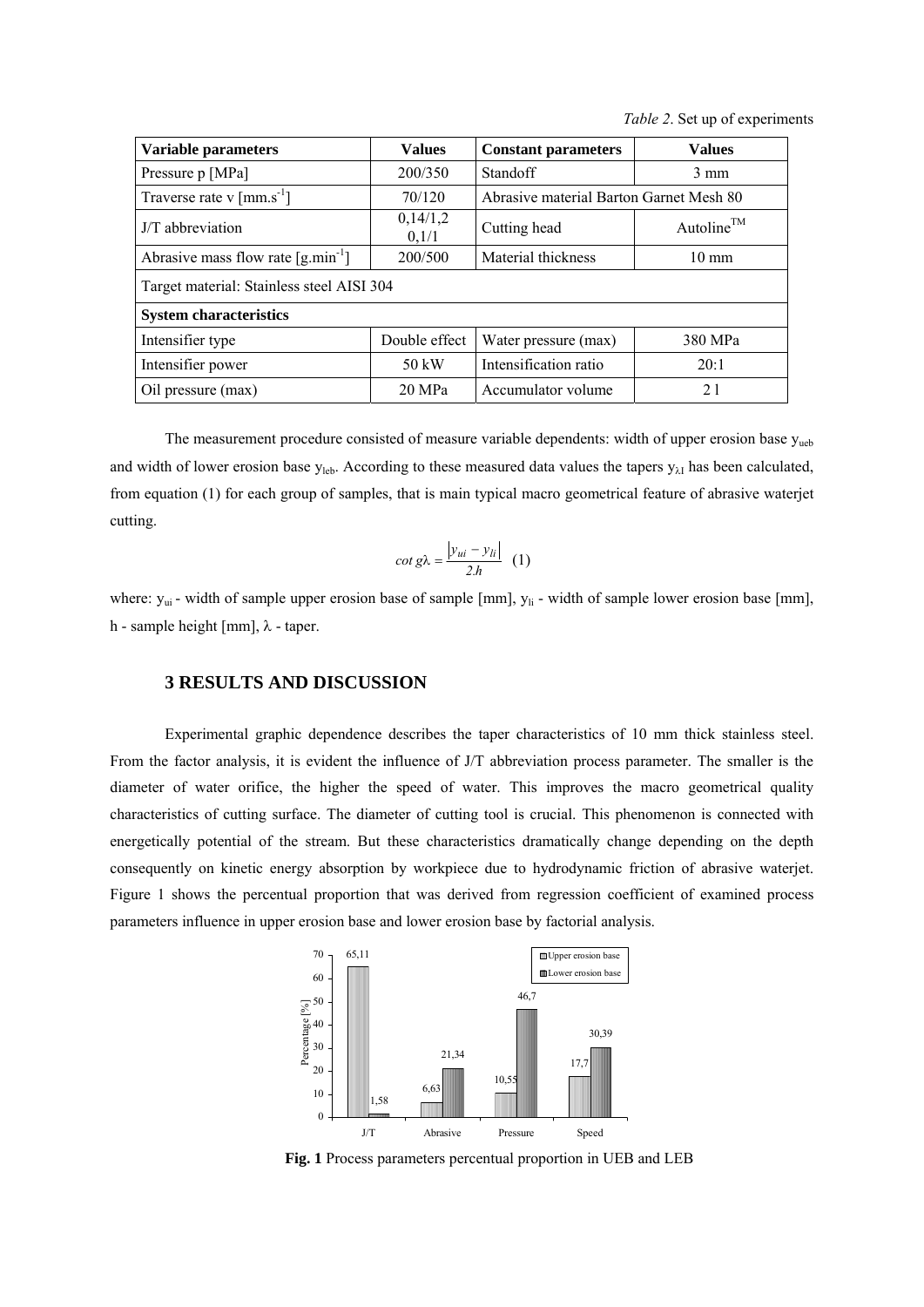The results were analyzed using the analysis of variance as fitting to the experimental design used. Experimental data have been tested according Cochran's test. The regression coefficients and equations obtained after analysis of variance gives the level of significance of variable parameters tested according to Student's ttest. Obtained regression coefficients that show no statistical significance have been rejected from the next evaluation of the process. The model, expressed by following equation, was generated by multiple linear regressions of the data and is a function of the significant variables (2):

$$
\overline{y}_{\lambda} = 1,82 + 0,3234x_1 - 0,1428x_2 - 0,333x_3 + 0,1607x_4
$$
\n(2)

Where:  $y_{\lambda}$  is the response, that is kerf of the surface and  $x_1, x_2, x_3, x_4$  are coded values of the variables J/T abbreviation, abrasive mass flow rate, pressure and traverse rate. Regression model contains four linear terms.

The model has been checked by several criteria. The fit of the model has been expressed by the coefficient of determination.  $\mathbb{R}^2$ , which was found to be 0,9995 indicating that 99,95% of the variability in the response can be explained by the model. The value also indicated that only 0,05% of the total variation is not explained by the model. This shows that equation is suitable model for describing to describe the response of the taper. The value of adjusted determination coefficient adj  $= 0.9871$  is very high to advocate for a high significance of the model.

The Figure 2 shows fitted surface of pressure and J/T abbreviation process parameters. Threedimensional surface plot showing predicted macrogeometrical quality feature the taper as a function of independent variable – J/T abbreviation, pressure. The fitted function describes equation 3.



**Fig. 2** 3D surface plot for predicted the taper variable

$$
\lambda = 1,82 + 0,3234.x - 0,1428.y \tag{3}
$$

An increase of the pressure, in general, improves surface quality. With pressure increase the abrasive increases water jet kinetic energy. [7] From fluid mechanics in the hydroabrasive cutting process, the primary factor is the water stream velocity and that velocity strongly depends on pressure and diameter of the diamond orifice and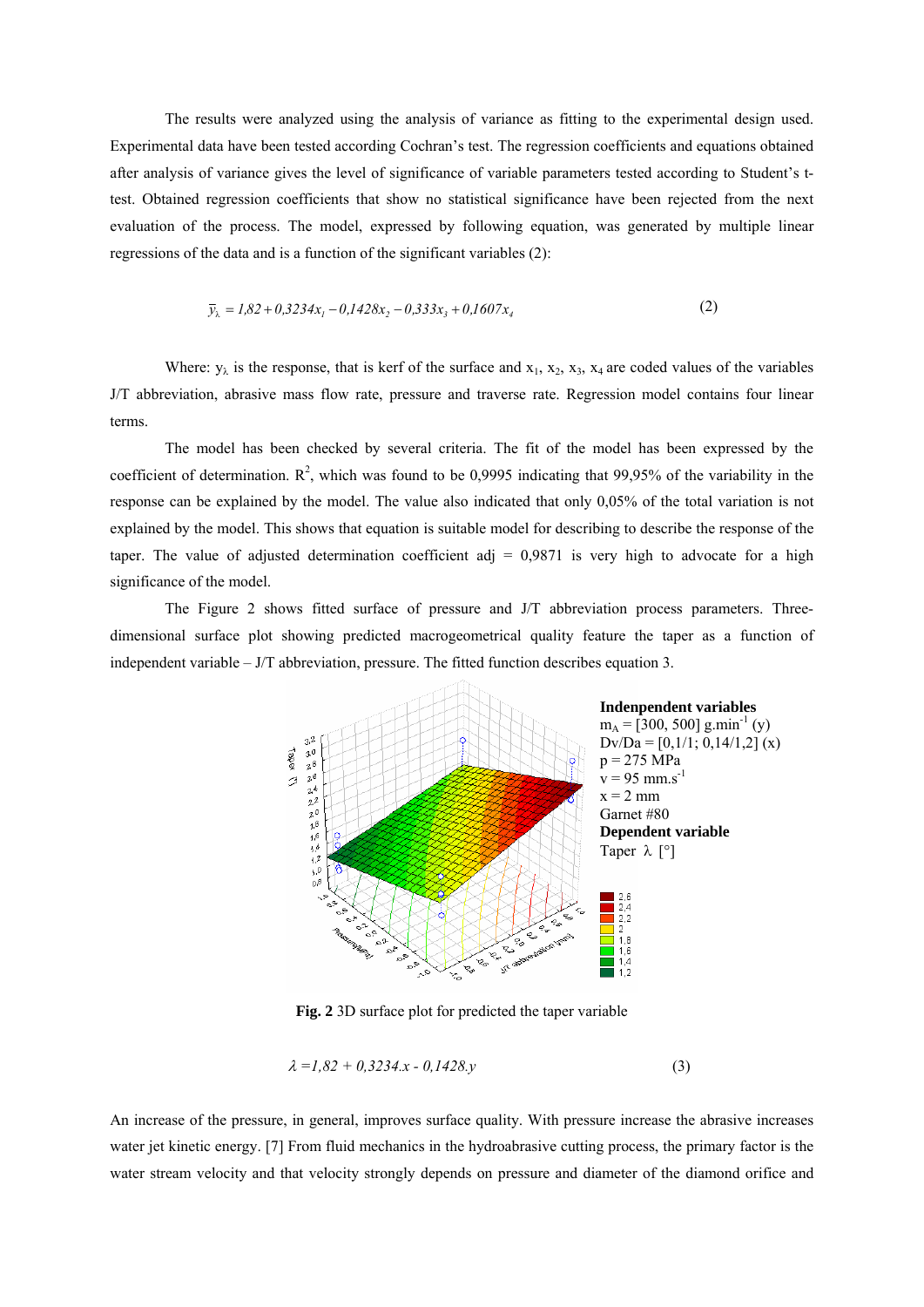diameter of the focusing tube. The second and the most significant factor is J/T abbreviation that relates with size and active length of cutting tool. The impact of J/T abbreviation is shown on Figure 3.



**Fig. 3** 3D surface plot for predicted the variable taper

### $\lambda = 1.82 - 0.333 \text{.}y + 0.161 \text{.}x$  (4)

The important fact is that J/T abbreviation with level  $-1$  (0,1/1) creates more coherent stream. Therefore the surface quality improves with higher pressure and smaller diameter because an abrasive water jet disposes with higher energy concentrated to smaller area of the workpiece. The Figure 4 illustrates fitted threedimensional surface plot of abrasive mass flow rate and traverse rate process parameters.

With an increase in the abrasive-mass flow rate, the quality of surface - taper characteristics improves. But according to planned level conditions that factor there is range of abrasive mass flow rate from  $300 \text{ g/min}^{-1}$ to 500 g.min<sup>-1</sup>. From that mentioned reason high abrasive-mass flow rates influence to taper, is less significant. As the abrasive mass flow rate increases, speed of the abrasive water jet reduces. The higher the mass-flow rate, the higher the number of abrasive particles is that must share the kinetic energy of the water jet. It is assumed that at low values of the factor  $x_2$ , the particles do not collide one with another. They hit the material with a maximum velocity and maximum possible kinetic energy. The final result is that the abrasive mass flow rate has the less influence as hydrodynamics parameters, pressure and J/T abbreviation.

The traverse rate is more sensitive factor as abrasive mass flow rate. With an increasing speed of abrasive cutting head the taper increases. The smaller speed is, the longer abrasive waterjet remains at the upper erosion base location, and then the stream has the more time to erode the workpiece.

#### **4 CONCLUSIONS**

The quality parameter taper has been calculated according to measured experimental data the width of upper and lower erosion base. These data and calculated results have been analyzed using ANOVA, in order to identify the variables that significantly affect the relationship between the taper and process variables. The regressions equations obtained from analysis of variance gives the level quality as a function of different variables: pressure, traverse rate, abrasive feed rate and J/T abbreviation.